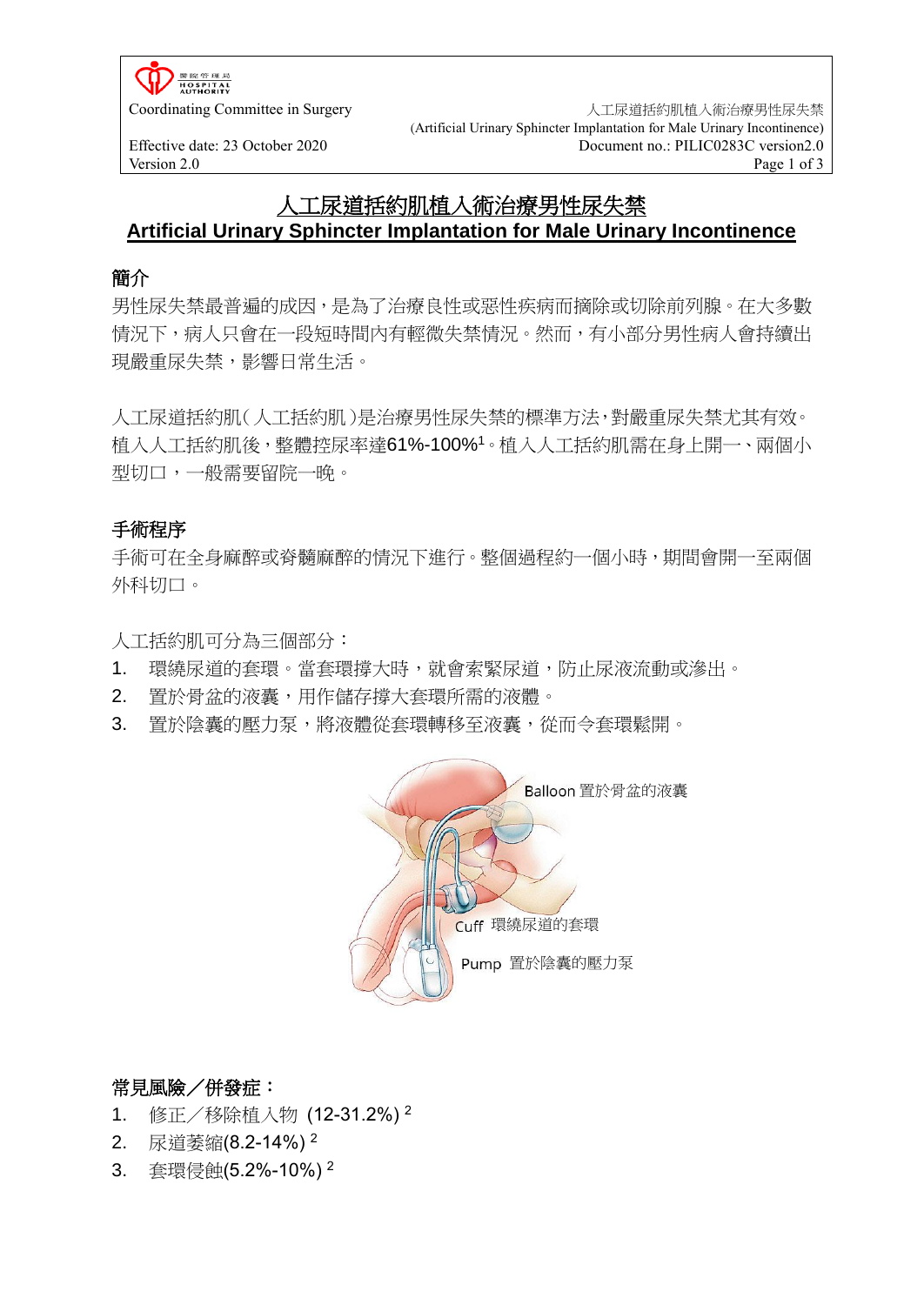**HOSPITAL** 

Coordinating Committee in Surgery <br>
<br />
<br />
<br />
<br />
<br />
<br />
<br />
<br />
<br />
<br />
<br />
<br />
<br />
<br />
<br />
<br />
<br />
<br />
<br />
<br />
<br />
<br />
<br />
<br />
<br />
<br />
<br (Artificial Urinary Sphincter Implantation for Male Urinary Incontinence) Effective date: 23 October 2020<br>
Version 2.0<br>
Page 2 of 3 Version 2.0 Page 2 of 3

- 4. 感染(0.5%-8.2%) <sup>2</sup>
- 5. 設備失靈

(人工括約肌器材壽命比率 超過 1 年 90% 超過 5 年 74% 超過 10 年 57% 超過 15 年 41%)<sup>3</sup>

- 6. 尿瀦留 <sup>4</sup>
- 7. 尿道損傷 ~5%
- 8. 血腫
- 9. 疼痛

#### 不常見但後果嚴重的風險:

- 1. 膀胱損傷
- 2. 腸道損傷
- 3. 死亡

#### 手術前的準備

- 1. 如有任何病況,例如糖尿病、心臟病、高血壓及正在服用任何藥物等,均須告知醫 生。
- 2. 如有任何過敏史,例如利福平 (立汎黴素), 美諾四環素, 四環素, 矽膠或氟矽橡膠 潤滑劑等,均須告知醫生。
- 3. 接受手術前須先進行多項檢查,包括驗血、驗尿、胸腔X光或醫生指定的其他檢查。
- 4. 在手術前最少6小時內不可飲食,以防手術期間或之後嘔吐。
- 5. 醫生會告知在禁止飲食期間是否應該繼續服用常服藥物或作出其他指示。
- 6. 醫生或會為你注射預防性的抗生素,以減低傷口感染風險。

#### 手術後的護理

- 1. 手術後不應洗澡,保持包紥部位乾爽。
- 2. 手術過後,腹部可能會有皮夾或縫線。
- 3. 在手術後的頭一兩天內,可能需要接駁導管,以便排出膀胱的尿液。
- 4. 你的手臂可能會接上輸液管進行靜脈輸液。醫生會在你情況好轉時安排改回正常膳 食。
- 5. 醫護人員會密切監察你的血壓、脈搏、流血跡象以及痛楚程度。如需止痛,請告訴 醫護人員。